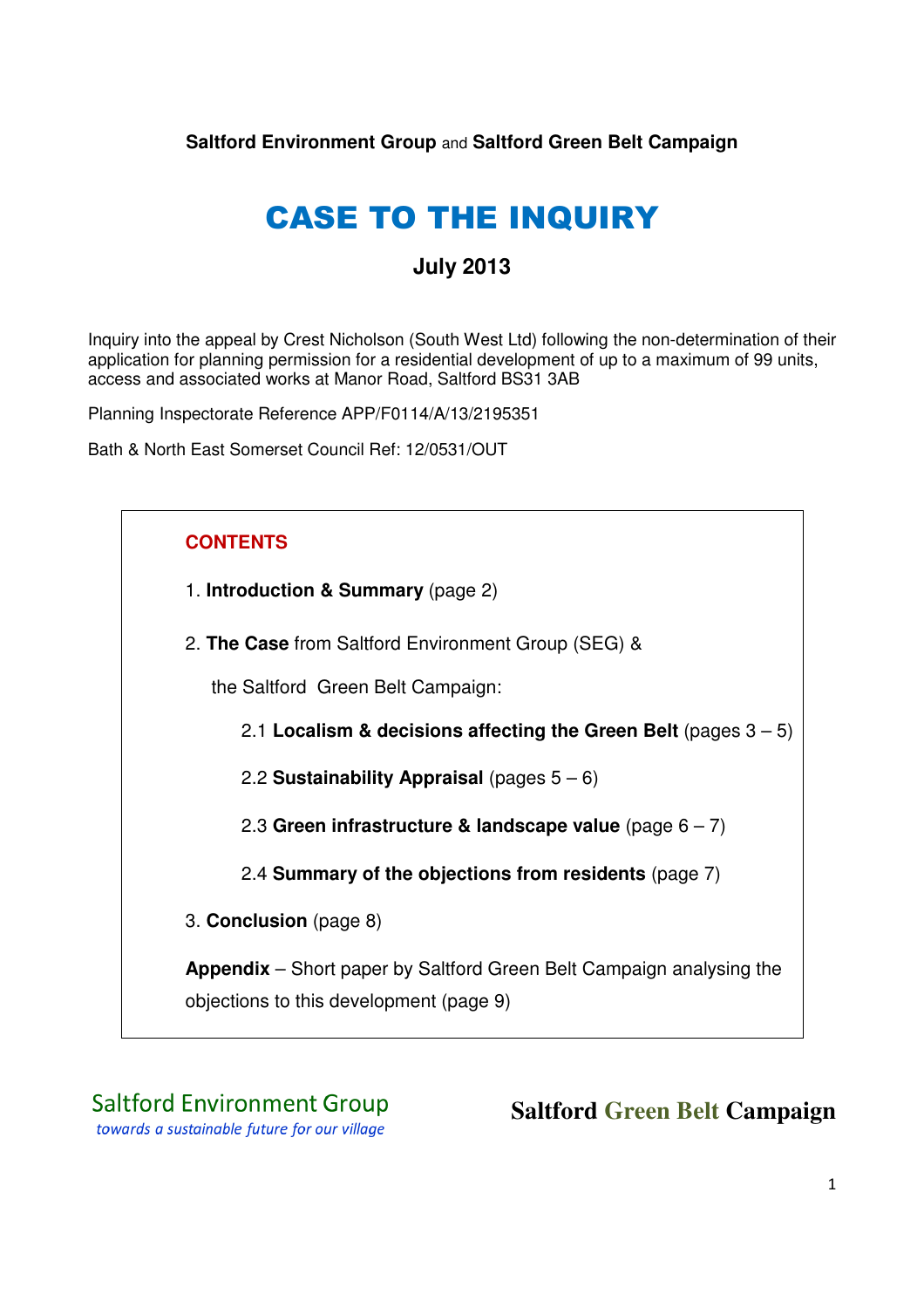# **1. Introduction & Summary**

1.1 This case is presented jointly by Saltford Environment Group (over 260 members), and the Saltford Green Belt Campaign. It is based on local knowledge including hundreds of discussions with individual residents of our community during the petition and with SEG's membership.

1.2 This case is made as a representation of the views and opinions expressed by nearly 1,000 local residents who signed the campaign's petition that was specifically against this development and against building on Green Belt land in Saltford, and the 156 residents who voted against the development at the public meeting held on 5th January 2013. It is also a representation in support of the 93% of households that responded to the Saltford Parish Plan questionnaire in 2009 who specifically said that they want Saltford's Green Belt protected, not built upon. It is relevant that they gave that view before they were aware of this planning application that has arrived some 3 years later.

1.3 We are strongly opposed to this proposed development for numerous reasons that have been submitted to B&NES in over 400 objections from 500 individuals and organisations. It is outside Saltford's housing development boundary so cannot be classed as infilling and therefore falls outside the permitted exceptions for Green Belt development in NPPF paragraph 89. There are two key reasons why we are against this proposed development on our Green Belt.

1.4 **Firstly**, it is not sustainable development. The Sustainability Appraisal commissioned by Saltford Environment Group that we have submitted as key evidence to the Inquiry is unequivocal in supporting this assessment. Furthermore, the Sustainability Appraisal includes recent Ministerial correspondence that shows that the Government does not intend for Green Belt and agricultural land such as this to be developed.

1.5 **Secondly**, there is a strong feeling locally that Saltford will be treated unjustly if this appeal is won and the planning application is permitted to proceed. B&NES, rather than a housing developer, is democratically elected by the local community to plan and determine where new housing developments should be located through its Core Strategy and place-making consultation process. We feel strongly that if allowed to proceed, this development would not only extend the existing housing development boundary against the wishes of local residents, but set a dangerous precedent for other developments on our Green Belt.

1.6 This is inappropriate development in the Green Belt that will affect its openness and permanence at this location, degrade the rural village setting of Saltford, and would be contrary to the Green Belt purpose of safeguarding the countryside from encroachment.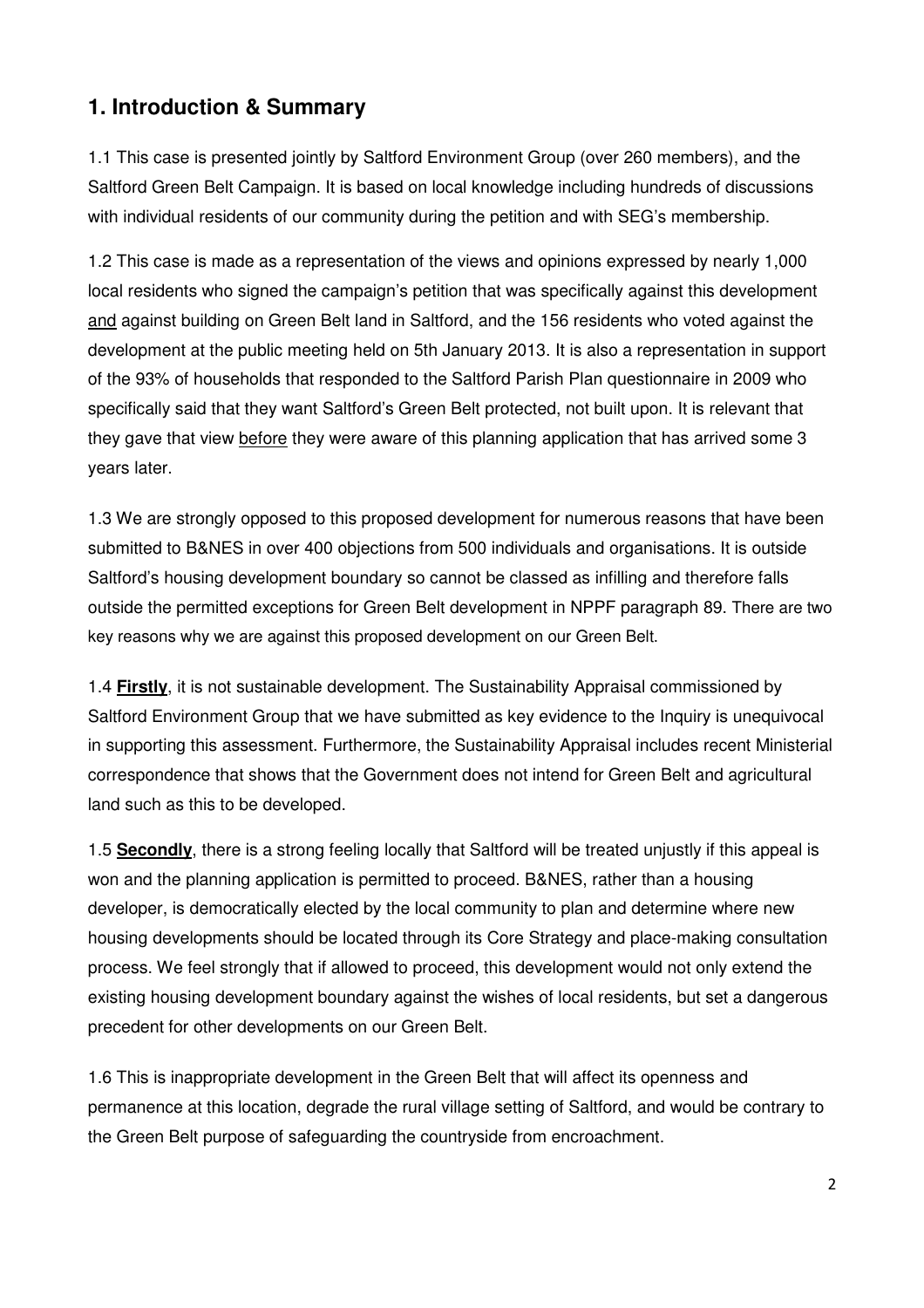# **2. The Case from Saltford Environment Group (SEG) & the Saltford Green Belt Campaign**

## **2.1 Localism & decisions affecting the Green Belt**

2.1.1 In his statement on "Housing and Growth" to the House of Commons on  $6<sup>th</sup>$  September 2012, Secretary of State for Communities and Local Government (Mr Eric Pickles)<sup>1</sup> said:-

"The green belt is an important protection against urban sprawl, providing a "green lung" around towns and cities. The coalition agreement commits the Government to safeguarding green belt and other environmental designations, which they have been in the new national planning policy framework. The Localism Act allows for the abolition of Labour's regional spatial strategies which sought to bulldoze the green belt around 30 towns and cities across the country, subject to the strategic environmental assessment process, as outlined in my statement of 3 September 2012, Official Report, column 5WS."

 "As has always been the case, councils can review local designations to promote growth. We encourage councils to use the flexibilities set out in the national planning policy framework to tailor the extent of green-belt land in their areas to reflect local circumstances. Where green belt is considered in reviewing or drawing up local plans, we will support councils to move quickly through the process by prioritising their local plan examinations. **There is considerable previously developed land in many green belt areas, which could be put to more productive use. We encourage councils to make best use of this land, whilst protecting the openness of the green belt in line with the requirements in the national planning policy framework**."

(Note: Text underlined and highlighted to identify appropriate policy for this development.)

1 http://www.publications.parliament.uk/pa/cm201213/cmhansrd/cm120906/wmstext/120906m0001.htm

2.1.2 That statement of Government policy on the green belt in the context of housing and (economic) growth makes it clear that the Government only expects previously developed land in Green Belt areas to be put to more productive use. The Government does not seek or expect to see the development of undeveloped land within the Green Belt.

2.1.3 Furthermore, due to the nature of the application, if this development were permitted it would show that developers can determine planning policy in our area and not B&NES Council who have been democratically elected to take responsibility on our behalf for that role.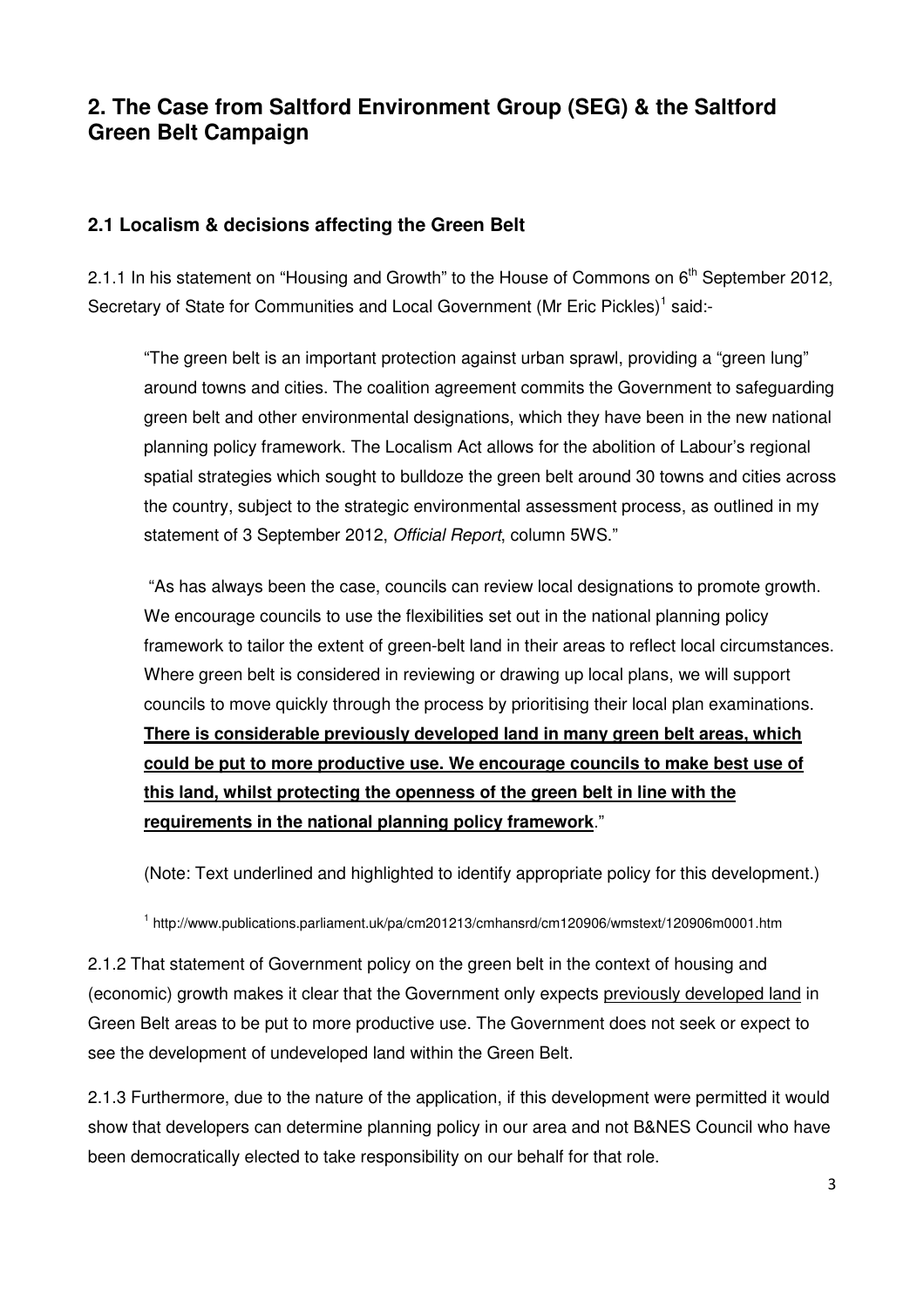2.1.4 If this development was allowed to proceed it would contravene the B&NES Local Plan 2007 and also the forthcoming Core Strategy that will replace the Local Plan within the coming months.

2.1.5 Statements by Government Ministers and Departments on how localism is intended to affect planning policy are well known. The Ministerial Foreword to the 2012 'National Planning Policy Framework' by Planning Minister Greg Clark states how important our natural environment is to our well-being and that until recently, i.e. before the change of Government in 2010, "*planning has* tended to exclude rather than include people and communities".

2.1.6 Likewise, on the central Government website (gov.uk) the Department for Communities and Local Government describes the Government's policy for giving communities more power in planning local development. It states that under the Localism Act 2011 "new powers are in addition to existing opportunities for community involvement, which are already part of the planning system", and, "We want people to be able to influence decisions about new and modified buildings and facilities in their area."

2.1.7 Local people in this community have overwhelmingly shown that they wish this Inquiry to reject this planning application. That would be an opportunity to implement the Government's localism policy and prove that localism is a genuine objective that can be met.

2.1.8 For localism to be meaningful when it comes to land-use planning for house building, Government targets should be implemented through consultation by the Local Planning Authority. That in turn would lead to an agreed local strategy, the Core Strategy. Therefore, the location of new housing developments would not be determined by developers wishing to build on potentially vulnerable parcels of undeveloped land.

2.1.9 There is a strong feeling in Saltford that its residents will be treated unjustly if this planning application is permitted to proceed regardless of the wishes of the local community and the democratic processes put in place to enable developments to be planned and implemented through proper consultation and planning, i.e. the Core Strategy.

2.1.10 The fact that B&NES's Core Strategy has been behind schedule is not a reason to force through a development on our Green Belt. Subjective opinions on the deliverability of the B&NES draft Core Strategy for bringing forward sufficient new houses to meet targets set by central Government do not provide a valid reason to build on other areas of undeveloped land including on the Green Belt.

2.1.11 If there are any outstanding problems or doubts over the deliverability of a 5 year land supply, those should be addressed in other ways. This would preferably be through bringing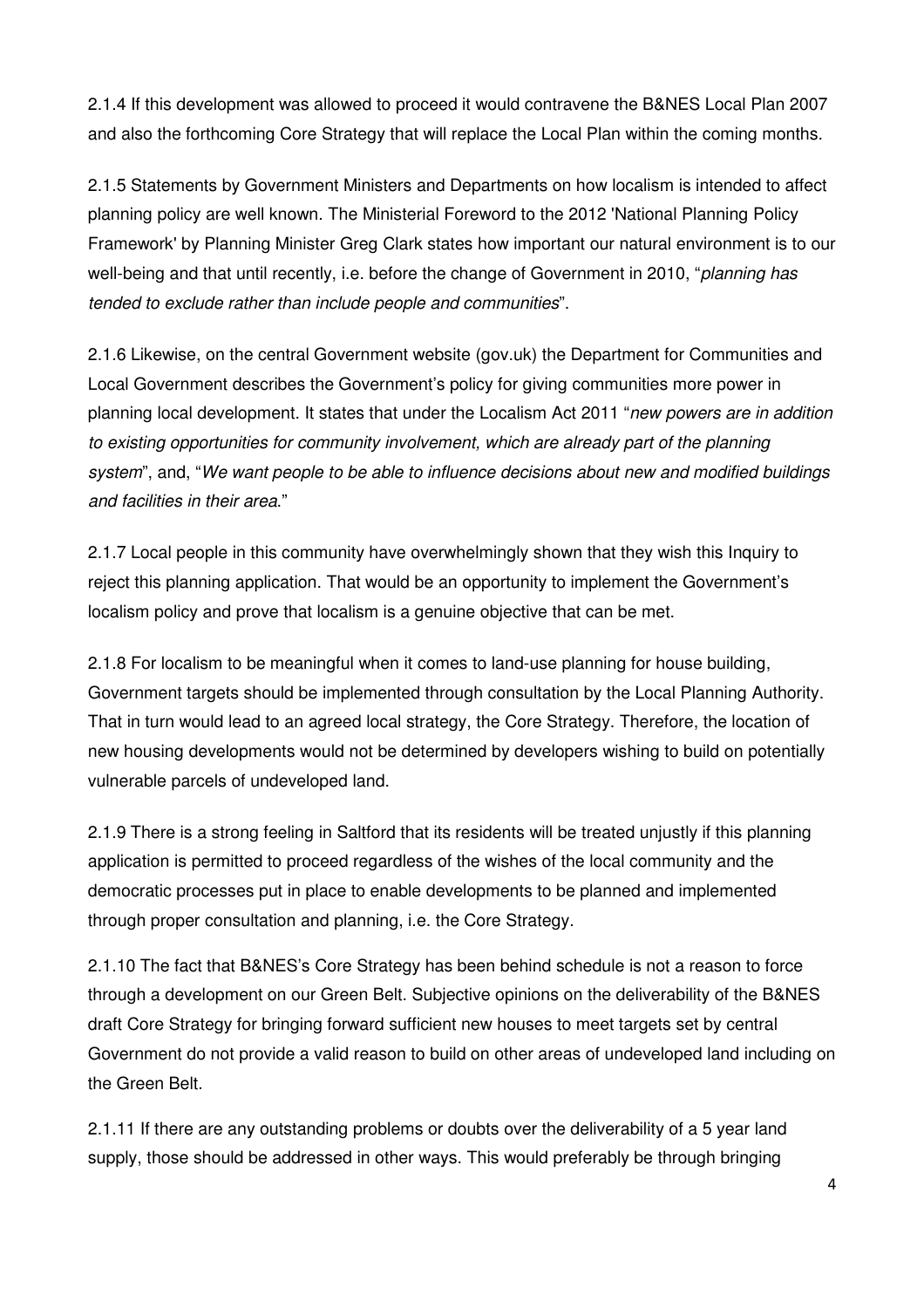forward the building of houses on brownfield sites already identified in the draft Core Strategy and independently appraised to be suitable on sustainable development grounds; but not by the removal of our Green Belt outside the housing development boundary at the request of a housing developer.

2.1.12 The recently revised draft Core Strategy published in March after much research and deliberation by B&NES does not include Saltford's Green Belt. The process that led to the draft Core Strategy was informed by an independent Green Belt review by the consultants Arup. The report from Arup, dated April 2013, said that this area of Green Belt "helps to preserve the identity and setting of the village of Saltford".

2.1.13 According to the Planning Department at B&NES Council in its advice to B&NES Councillors dated 29<sup>th</sup> April 2013, "the current version of the housing delivery trajectory for the Core Strategy period, incorporating the latest changes and proposed Green Belt sites, identifies a potential supply of 4,423 between 2013 and 2018. This is a surplus (over the 20% buffer) of 436 i.e. a 33% buffer."

2.1.14 Many residents feel strongly that to allow this development to proceed would be to disrupt and penalise the residents of Saltford for something that is completely outside of our control.

2.1.15 The local community knows better than anyone else the dynamics, the problems and the culture of village life in Saltford. In other words this is a local view of people who actually live here; the real long-term stakeholders in our Green Belt land.

2.1.16 The developer refers to a consultation exercise with the local community in its "Grounds of Appeal" and that feedback was invited. It is of interest to us that no detailed analysis report of the feedback has been provided. Was the local community favourable towards the proposed development? From our evidence we would suggest they were not.

## **2.2 Sustainability Appraisal**

2.2.1 We acknowledge the importance that the Government attaches to house building as a driver of national economic recovery. However, there is no exceptional reason or any special circumstances why this development on Saltford's Green Belt should be permitted. This is not a housing development that meets sustainable development criteria – the core underpinning planning principle that the Planning Inspectorate is required by Government to observe.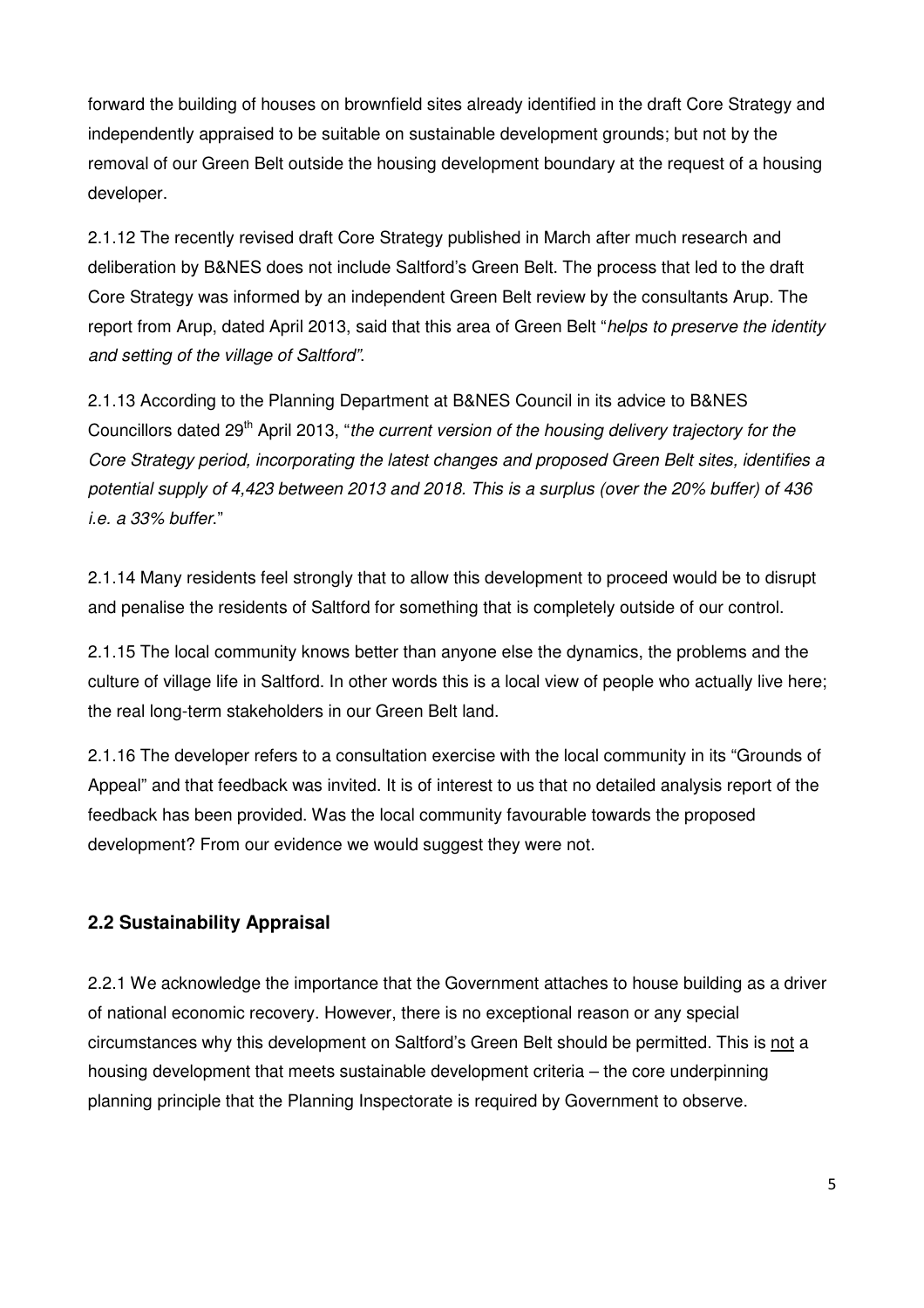2.2.2 Crest Nicholson describe "Saltford as one of the most sustainable villages in the B&NES area" as one of its grounds for appeal. That can be taken as saying "Saltford is so sustainable that it doesn't matter if we make it less so by destroying some of its Green Belt, adding traffic volumes (as most working-age residents drive elsewhere to work and for major shopping trips), reducing air quality and increasing hazards to busy local roads, and all the other issues that would make Saltford less sustainable through this development".

2.2.3 Saltford residents do not claim that Saltford is one of the most sustainable villages despite sharing great pride in our village. We believe the development, if permitted, would make Saltford less sustainable, not more so.

2.2.4 The Sustainability Appraisal report commissioned by Saltford Environment Group and submitted as evidence to the Inquiry addresses the claims made by Pegasus in its Sustainability Statement and also on the seven "very special circumstances" listed by Crest Nicholson in their grounds for appeal.

2.2.5 The Sustainability Appraisal report has tested the proposed housing development against six key objectives that are based on the universally applied definition of sustainable development, "Development that meets the needs of the present without compromising the ability of future generations to meet their own needs". The report shows that the proposed development fails to meet 5 of the 6 key objectives and that the remaining objective is met only partially. The report also demonstrates with statements from Ministers that the current Government policies for permitting development on Green Belt and agricultural land do not include the type of undeveloped land at this location.

2.2.6 We therefore conclude that the development proposed by this planning application on Green Belt agricultural land (class 1, 2 and 3a, i.e. 'Best and Most Versatile' land) does not contribute to sustainable development. It would therefore make Saltford a less, not more, sustainable village.

#### **2.3 Green infrastructure & landscape value**

2.3.1 Our residents have shown overwhelmingly that the Green Belt in this location is part of what makes Saltford, Saltford. For people who live in towns and cities, their parks and green spaces are important to them for their quality of life. Likewise it is pockets of green fields, open spaces, trees, hedgerows and other areas such as rivers and lakes where nature can flourish within rural villages that provide those villages with a rural character. Green infrastructure within or bordering rural villages should be highly valued; it contributes to the health and quality of life for residents and visitors alike.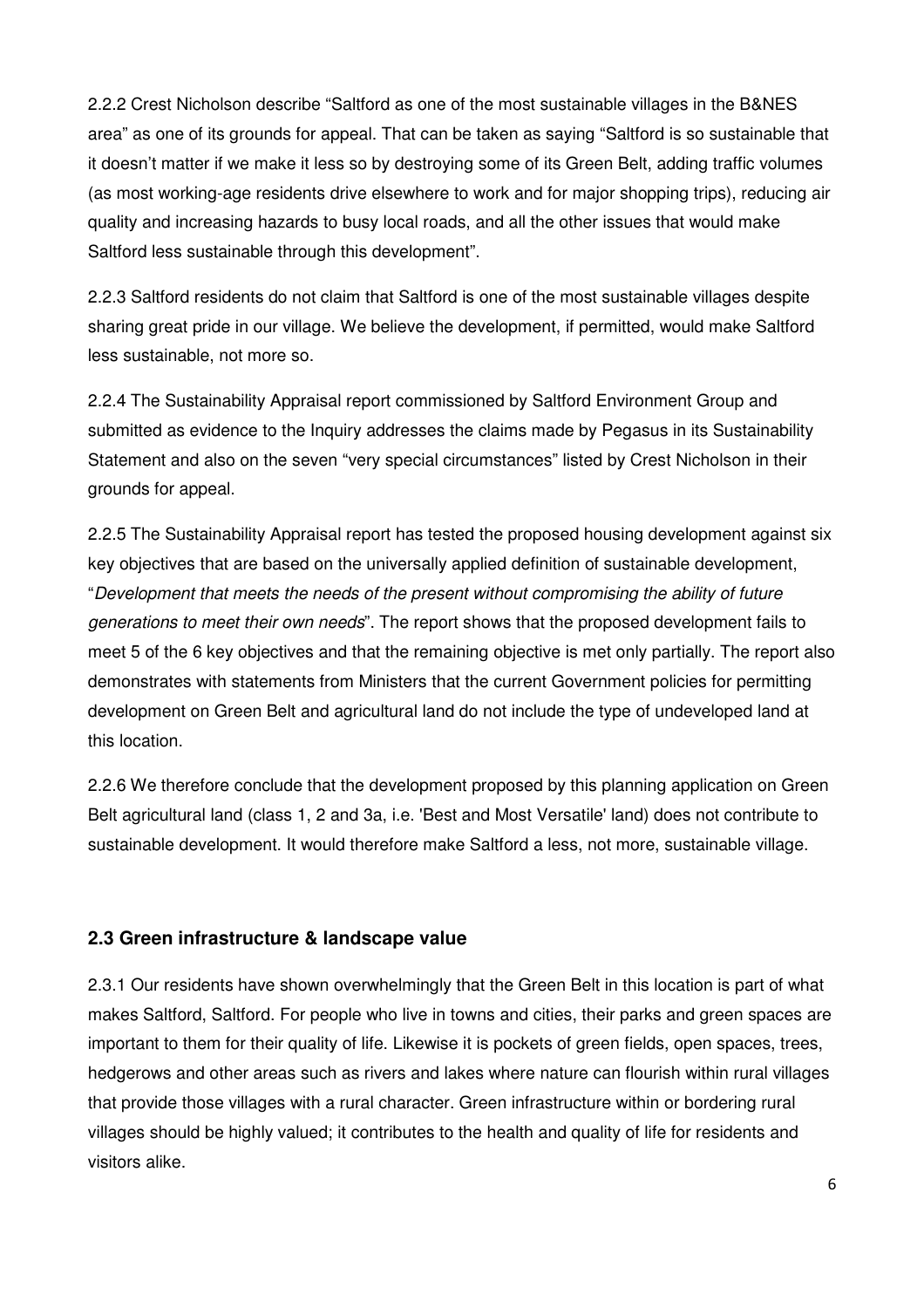2.3.2 To suggest there is no landscape value for those fields, is a subjective view that does not reflect how the community itself feels about this open green space. Viewed from a distance, such as due south of the site (i.e. beyond the Golf course) or from the Cotswold AONB on the north and east side of the village, the contribution to the landscape by these fields may indeed be deemed as minimal as they are lost amongst surrounding trees and, from the Cotswold AONB, the Saltford housing settlement. However, in calculating the real value of a landscape it surely must be important to take account of how that landscape is perceived by the local community that lives on its doorstep and who experience and view the landscape on a regular basis as part of the local environment.

2.3.3 Those fields and their margins are seen not just from the adjacent houses facing or backing onto the fields but, more importantly, by walkers, dog walkers, runners, cyclists (Manor Road is part of the Strategic Cycling Network) and drivers passing along Manor Road - the main route for getting around the southern side of Saltford. They do, therefore, have a landscape value to the community and visitors to the village. They contribute to the feel of Saltford for residents living on the southern side of the village; the very people who see them the most. The fields are valued highly by the community and are an intrinsic part of that side of the village, as a green open space, and part of its green infrastructure.

## **2.4 Summary of the objections from residents**

2.4.1 The need to protect Saltford's Green Belt, concerns over the potential traffic impacts on Saltford from this development – especially at peak times including the hazard for children associated with the Manor Road entrance to Saltford School opposite the site entrance, the effect on services including the school and school places, and the unsuitability of the development itself were the main reasons behind the many objections raised by Saltford's residents.

2.4.2 Attached as an Appendix to this paper is summary of the detailed analysis carried out by the Saltford Green Belt Campaign of the objections submitted to Bath & North East Somerset Council by residents.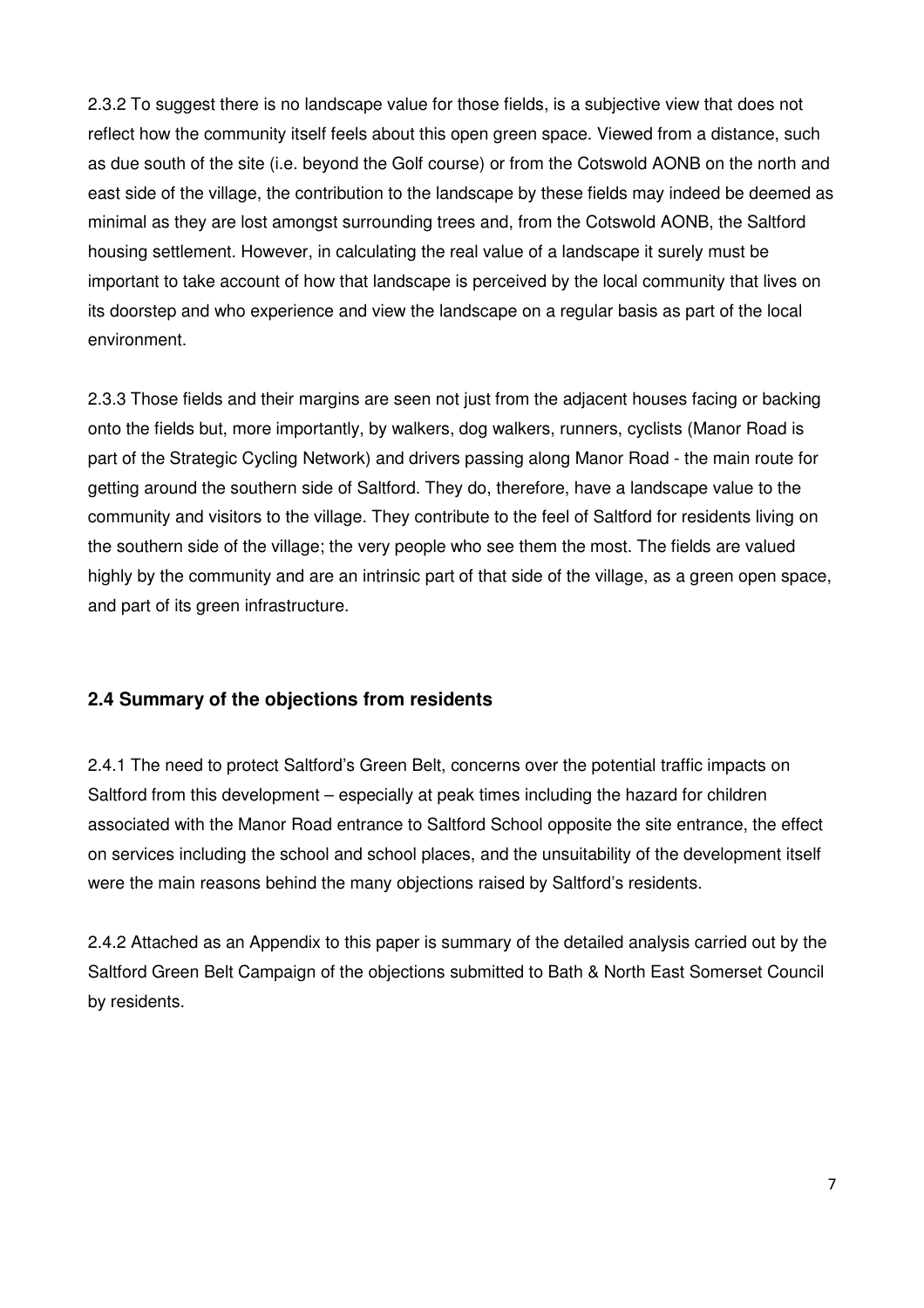# **3. Conclusion**

3.1 A Green Belt designation is given and thus belongs to a local community to protect its surrounding land and setting. More than anyone else, it is local communities who live with and understand the real value of their Green Belt agricultural land and its landscape value.

3.2 Saltford Environment Group and the Green Belt Campaign are asking that the Inquiry Inspector prevents this part of our community's natural environment from being confiscated and permanently destroyed. If permission is given for this development to proceed, that would put the rest of our Green Belt at risk from developers.

3.3 We are asking for the outcome of this Inquiry to show that it is for local people and their local planning authority to determine where new housing should be located. That role is not for developers in trying to force through a development for their own short-term advantage. It is the local community that faces the real short, medium and long term disadvantages when developments like this are allowed to proceed.

3.4 For future planning applications of this nature we recommend that before the planning process is allowed to proceed to an advanced stage a Sustainability Appraisal should be produced as early as possible to: (a) inform the decision making process; (b) reduce the risk of giving consent to unsustainable development; and (c) reduce the anxiety and concern placed onto a community.

3.5 The Sustainability Appraisal report commissioned by SEG has shown that the proposed development is not sustainable development and that there are not any "very special circumstances" for permitting the loss of Green Belt agricultural land outside the housing development boundary at this location. The proposed development is therefore contrary to national planning policy for protecting both the Green Belt and agricultural land of higher quality as backed by written statements obtained from the Parliamentary Under Secretary of State for Planning and the Minister of State for Agriculture and Food (Appendix 5 to the Sustainability Appraisal).

3.6 We request on behalf of the vast majority of Saltford's community and the large volume of objections that have been submitted, that this Inquiry supports the principle of sustainable development, protects our Green Belt in accordance with the Government's Planning Policies and rejects the appeal and the associated planning application.

#### **Saltford Environment Group & Saltford Green Belt Campaign July 2013**

**Enquiries** to Phil Harding by email to: phil@philharding.net